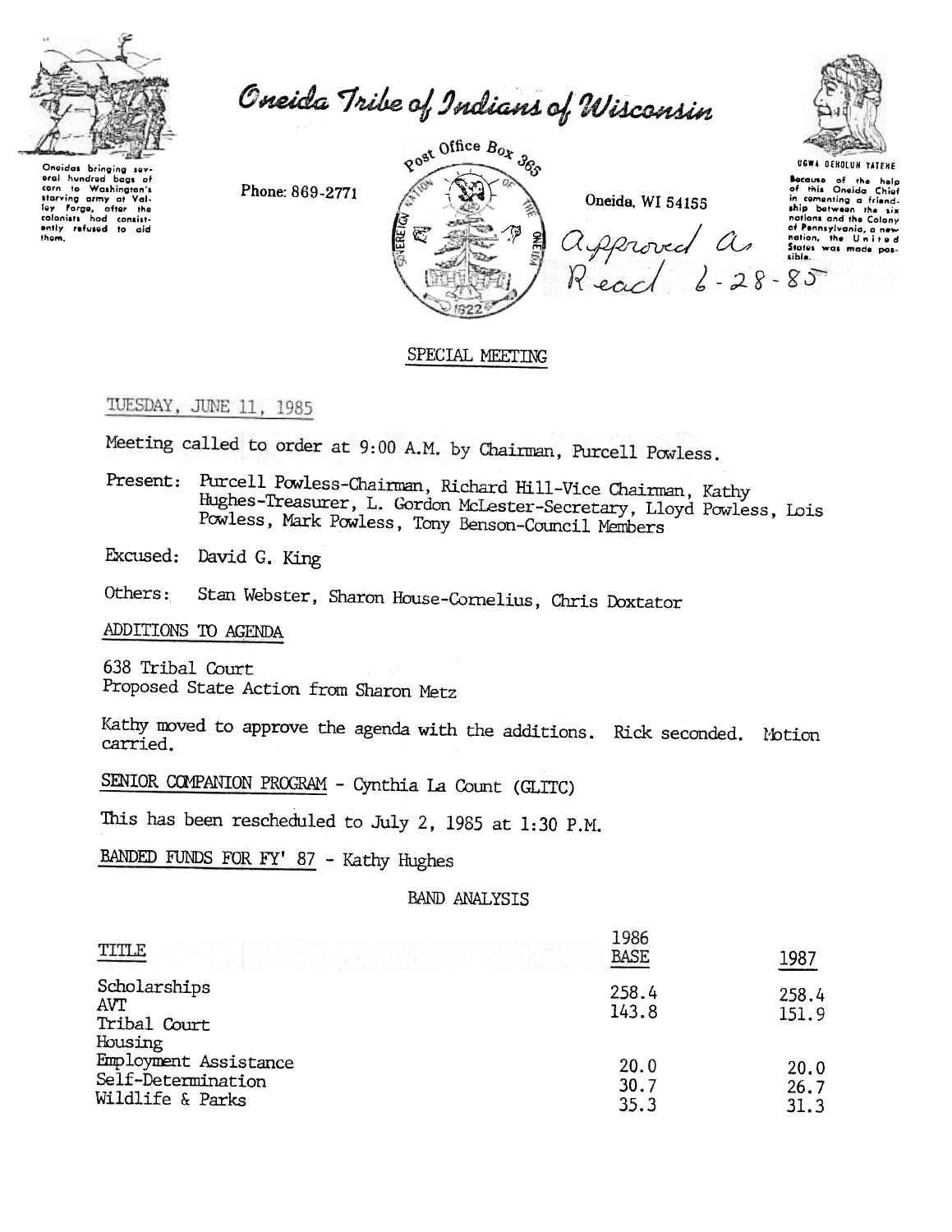Banded Funds (Continued)

| Business Development      |        | 12.0   |
|---------------------------|--------|--------|
| Forestry                  | 30.4   | 26.4   |
| Agriculture               | 2.0    | 2.0    |
| Community Fire Protection | 4.0    | 4.0    |
| Road Maintenance          | 3.9    | 3.9    |
| <b>TOTAL</b>              | 528.50 | 536.60 |

Gordon moved to approve the proposed band analysis budget for FY '87. Lois seconded. Mark opposed. Motion carried.

#### 638 TRIBAL COURT

There was \$73,000 budgeted for the Tribal Court from the BIA. The trib court has since been voted down by the General Tribal Council. Jim Peterson Ashland BIA contracting officer, suggested that the Business Committee request the  $$73,000$  become a 638 allocation which is in the tribal government category with the BIA budget system.

After discussion, Tony moved to approve the modification of the proposal and to have the \$73, 000 transferred into the self-determination services category 638 for the purposes of the Conservation Program and the Oneida Child Protective Board. Lois seconded. Motion carried.

FINANCE & APPROPRIATIONS TABLED ITEM (LAW OFFICE CONSULTANT) - Kathy Hughes

(1 Oneida Law Office Consultant - There is no information at this time. Don Wilson, General Manager is working on the matter.

### SERVICE CONTRACT (INDIAN CHILD WELFARE CONFERENCE) - Jerry Hill/Sharon House Cornelius

A Service contract to provide support for the Indian Child Welfare Conference on June 18, 19, 20, 1985 is to be held at HOward Johnson' Mbtel, De Pere and in Oneida. Rick moved to approve the service contract. Lloyd seconded. Lois abstained. Notion carried. Lois stated that she abstained because she did not have appropriate time to review the contract.

#### CHARLES LEONARD CONSULTANT AGREEMENT

Charles Leonard will work with the Tribe on Public Relations and also train a tribal member in the area of public relations.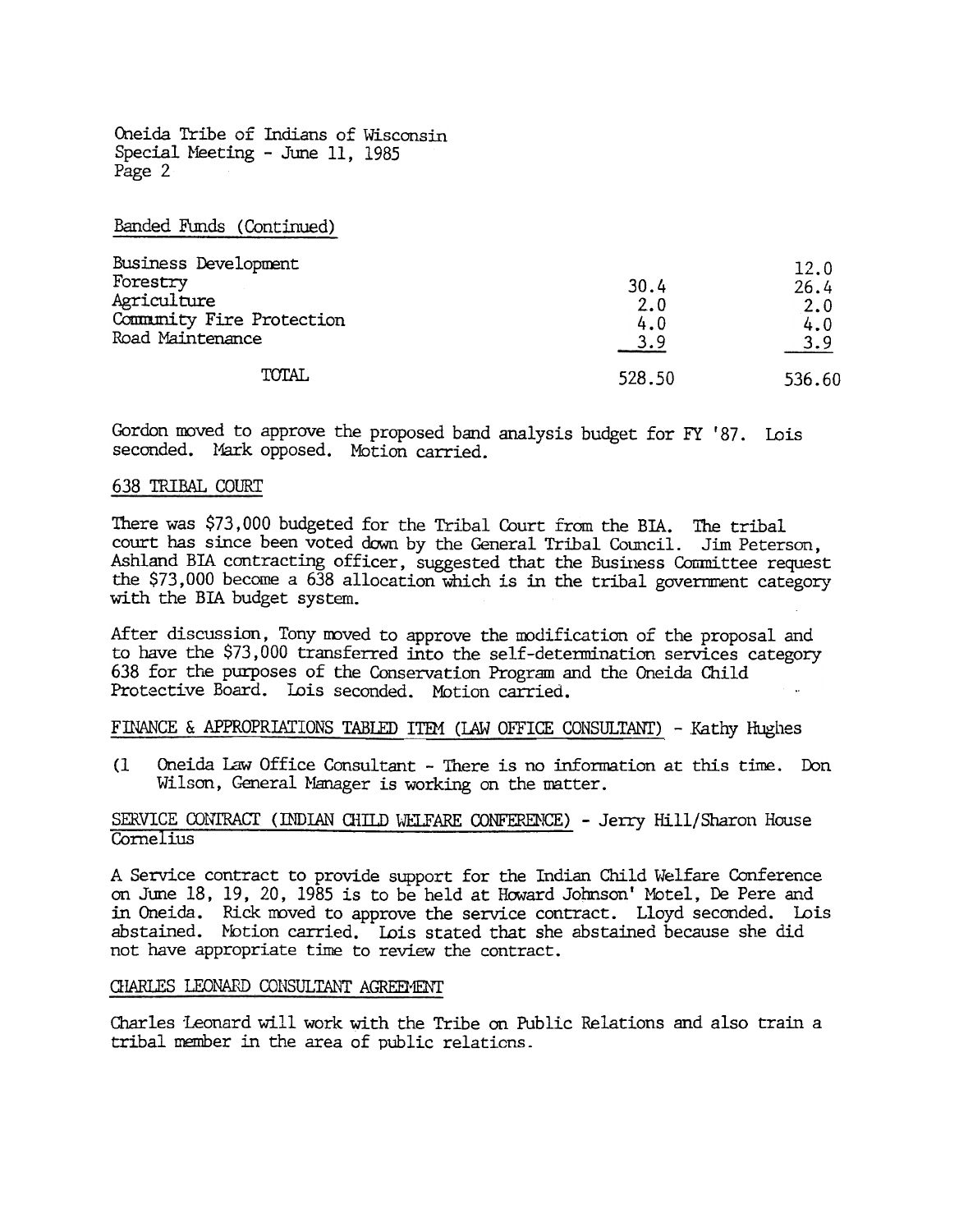# Consultant Agreement (Continued)

The cost is \$2,500 per month for  $16\frac{1}{2}$  months. Lloyd moved to approve the agreement with the addition that a tribal member be trained in public relations by Charles during this time. Rick seconded. Mark abstained. Motion carried.

# REVIEW OF FY '86 BUDGETS - Don Wilson

Don presented the Business Committee with a preliminary copy of the '85 - '86 budget summary. A meeting was set for 9: 00 A.M. on June 20, 1985 to discuss the budgets.

9:30 A.M. Rick Hill excused from meeting.

### COMMUNITY SERVICE BLOCK GRANT CONSULTANT AGREEMENT

A Service Contract with Jerry Delgado for the purpose of planning, coordinating and producing the art work for a Lip Sync Contest in conjunction with the Oneida Pow-Wow was reviewed. The cost is to be \$75.00.

Kathy moved to approve the agreement excluding item #5 which states: "All consumable supplies and material will be provided by the Tribe. The Tribe will provide free use of audio-visual equipment if requested." Gordon seconded. Motion carried.

#### ONEIDA POW-WOW REQUEST FOR FUNDS - Stan Webster

Stan is requesting \$2,000.00 from the Tribe for the Pow-Wow. Kathy moved to refer this request to the Finance & Appropriations Committee. Gordon seconded. Mark abstained. Motion carried.

NCAI AREA VICE-PRESIDENT - Lloyd E. Powless, Jr.

Stan Webster requested support from the Tribe to run for the NCAI area vicepresident at the next election. Lois made a motion to approve the support of Stan Webster. Kathy seconded. Gordon opposed. Lloyd abstained. Motion carried. Gordon opposed as he feels that this position should be held by some on the Tribal Council of any of the Tribes in the Great Lakes area.

# PROPOSED REALIGNMENT OF NATIONAL REPRESENTATIVES ORGANIZATIONS - Lloyd Powless

Lloyd was requested to draft the following letter:

James J. Wilson, Rapid City, South Dakota

Re: Proposed Realignment of National Representative Organizatio Dear Sir: The Oneida Tribe of Indians of Wisconsin would like to go on record in favor of the proposed realignment. It is long overdue. One item that should be stressed is the regional representation among the twenty-five (25) directors. A second consideration is that all elected Tribal officials be members of the National Tribal Government Association.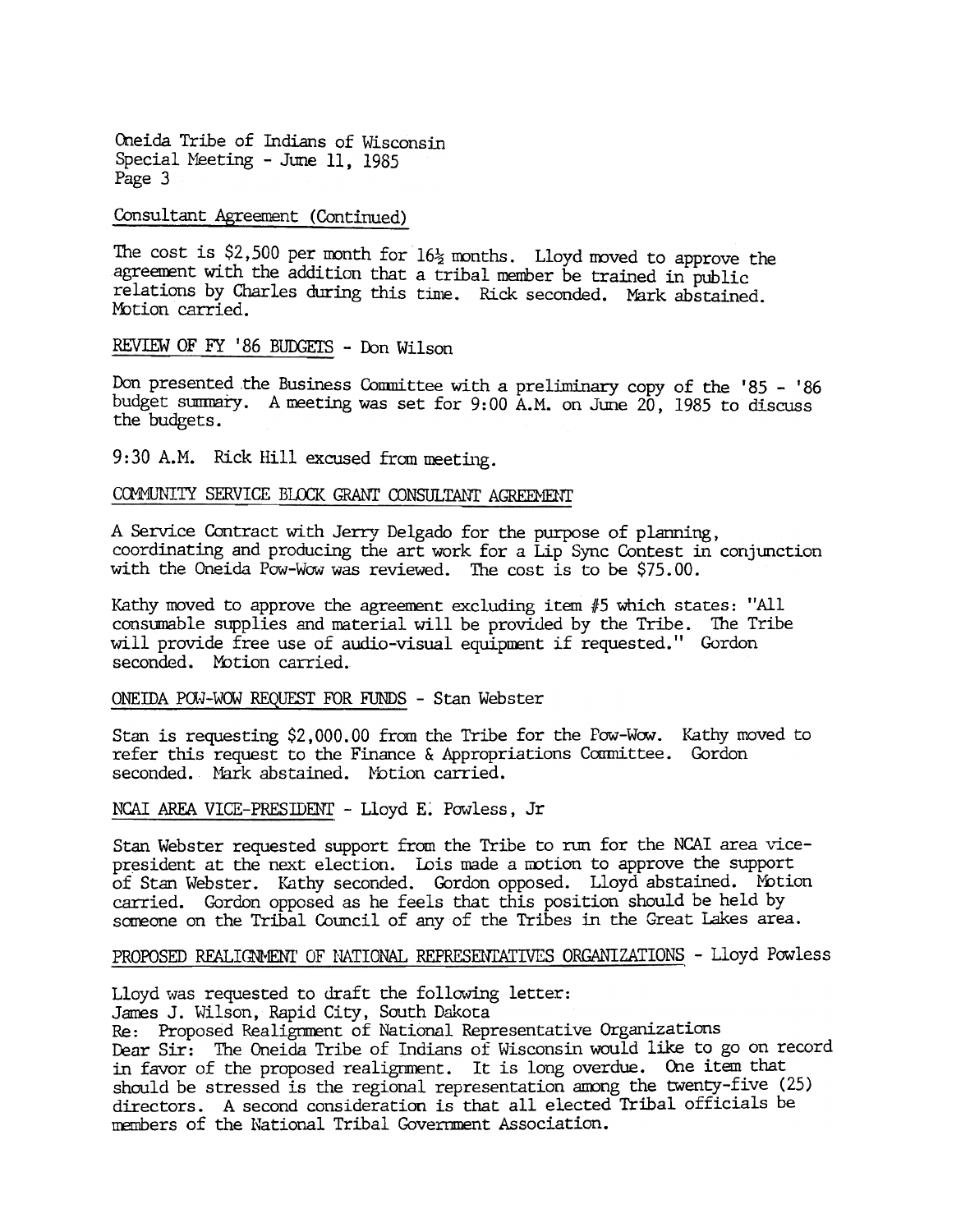#### Proposed Realignment (Continued)

Similar reorganization has been proposed within the State of Wisconsin. This movement towards realignment and improved communication is very important. We would like to be involved in any future planning and discussions.

Kathy moved to approve sending the letter. Gordon seconded. Motion carried

### OFFER TO PURCHASE JIM VAN SCHYNDYL PROPERTY - Lois Powless

There was a question on whether the well was being shared. Mark moved to defer any action on this property until the landowner provides the Tribe in writing clarification on the sharing of the well. Kathy seconded. Gordon opposed. Lois abstained. Mbtion carried.

### MEMO FROM SHARON METZ ON PROPOSED STATE ACTION RE: STATE INDIAN COMMISSION Sharon House -Come lius

The idea of an Indian Conmission is coming to a vote before the American Indian Study Committee. Sharon Metz would like the Oneida Tribe's views Below are the options as follows:

The Oneida Tribe can remain passive and not have input at this time into such a commission, or Propose to Ms. Metz to overload the commission financially and it would die in the legislature for lack of support, or Recommend favorably that the commission go on as presented by Paul DeMain. or Recommend an "Inter-Agency Council" composed of tribal representatives and representatives of state agencies, (for example: DNR, Health  $\&$ Social Services and Social Services), or Recommend that Ms. Metz study the commission for a very long time.

Mark made a motion to go with item  $\#(5)$  "That Ms. Metz study the commission for a very long time." Gordon seconded. Lois opposed. Motion carrie

#### SEPTIC-SEWAGE STATE GRANT PROGRAM

Sharon Metz is requesting input on Assembly Bill' 85 (See Attachment) from the Oneida Tribe. Sharon recommended that the phrase in parenthesis on line 12 be eliminated. This would open the door for lands owned in fee by individual Indians to be eligible for the grant.

(1) Purpose of the Program. The grant program under s. 144.245, Stats., provides funds for the rehabilitation and replacement of failing private sewage systems. The program was created in 1978, and has provide approximately  $$2$  million of grant funds per year since then. The purpose of the grant program is to eliminate threats to public health and sources of enviromental contamination by encouraging the rehabilitation or replacement of failing private sewage systems.